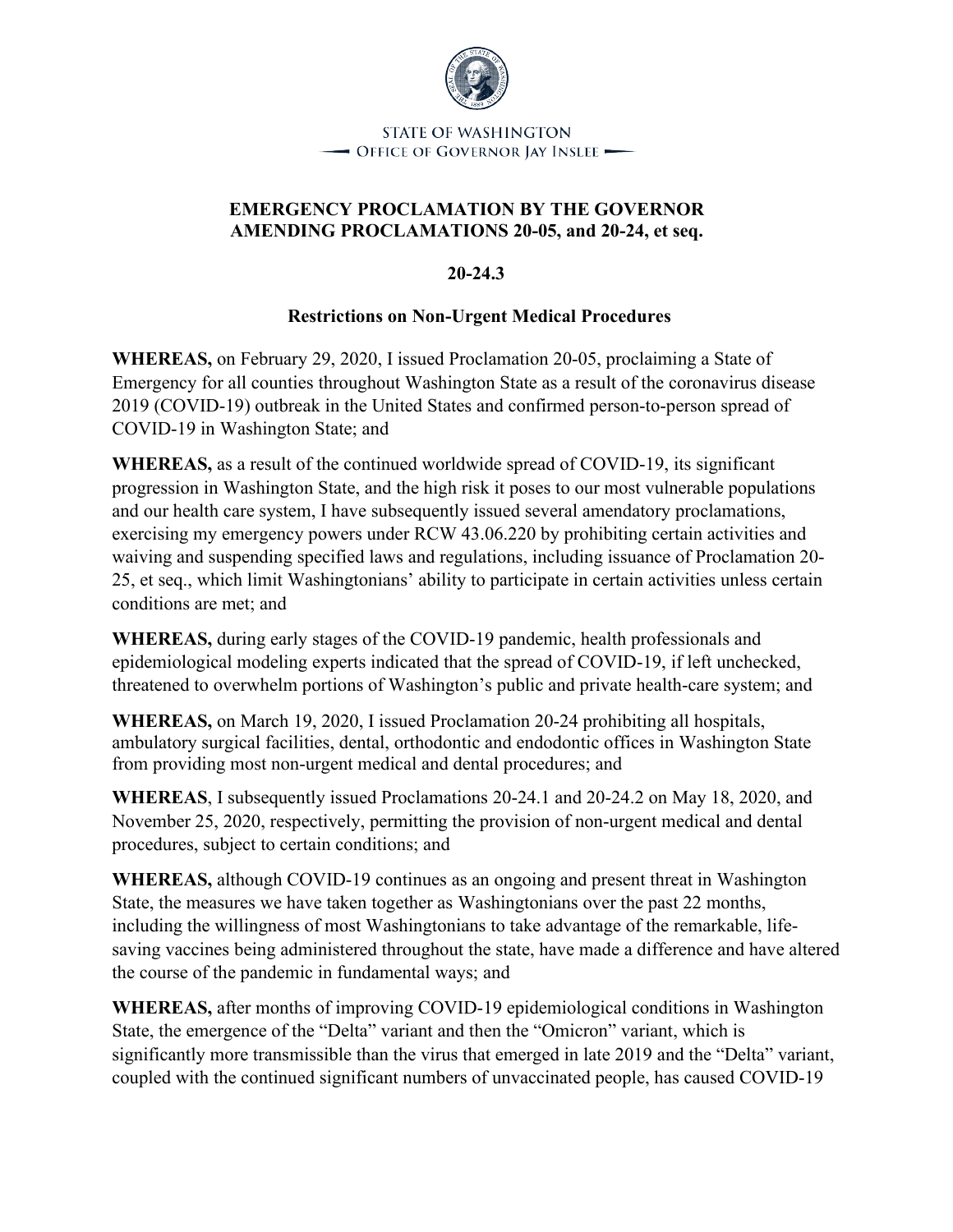cases and hospitalizations to rise sharply, primarily among unvaccinated populations, and this rise is expected to continue; and

**WHEREAS,** on January 6, 2022, the Washington State Medical Association (WSMA) sent a letter to the Governor and Secretary of Health declaring that "we are in a state of crisis". In this letter, WSMA, while noting that ceasing or delaying electives services alone is not enough to address this crisis, called on the state to help overwhelmed emergency departments and hospitals statewide; and

**WHEREAS,** even as hospitals have committed to sharing the burden by helping each other maintain a level load of admissions—and they have been working with the Washington Medical Coordination Center to transfer patients among hospitals—the continued rise in COVID-19 cases and hospitalizations due to the "Omicron" variant has and will continue to place significant strains on hospital staffing and capacity across the state, which requires taking action to ensure that adequate staffing and capacity remain available for urgent medical care everywhere in the state; and

**WHEREAS,** the Washington National Guard and State Guard continue to support the Washington State COVID-19 pandemic response, and have personnel available to help alleviate some hospital staffing and capacity shortfalls; and

**WHEREAS,** the worldwide COVID-19 pandemic and its persistence in Washington State continue to threaten the life and health of our people as well as the economy of Washington State, and remain a public disaster affecting life, health, property or the public peace; and

**WHEREAS,** the Washington State Department of Health continues to maintain a Public Health Incident Management Team in coordination with the State Emergency Operations Center and other supporting state agencies to manage the public health aspects of the incident; and

**WHEREAS,** the Washington State Military Department Emergency Management Division, through the State Emergency Operations Center, continues coordinating resources across state government to support the Department of Health and local health officials in alleviating the impacts to people, property, and infrastructure, and continues coordinating with the state Department of Health in assessing the impacts and long-term effects of the incident on Washington State and its people; and

**NOW, THEREFORE,** I, Jay Inslee, Governor of the state of Washington, as a result of the above noted situation, and under Chapters 38.08, 38.52 and 43.06 RCW, do hereby proclaim and order that a State of Emergency continues to exist in all counties of Washington State, that Proclamation 20-05, as amended, remains in effect, and that, to help preserve and maintain life, health, property or the public peace pursuant to RCW 43.06.220(1)(h), and (3), I hereby amend Proclamation 20-24, et seq., to prohibit all hospitals from providing non-urgent health care services, procedures, and surgeries.

As provided in Proclamation 20-24.2, non-urgent health care services, procedures, and surgeries are those that, if delayed, are not anticipated to cause harm to the patient within 90 days. The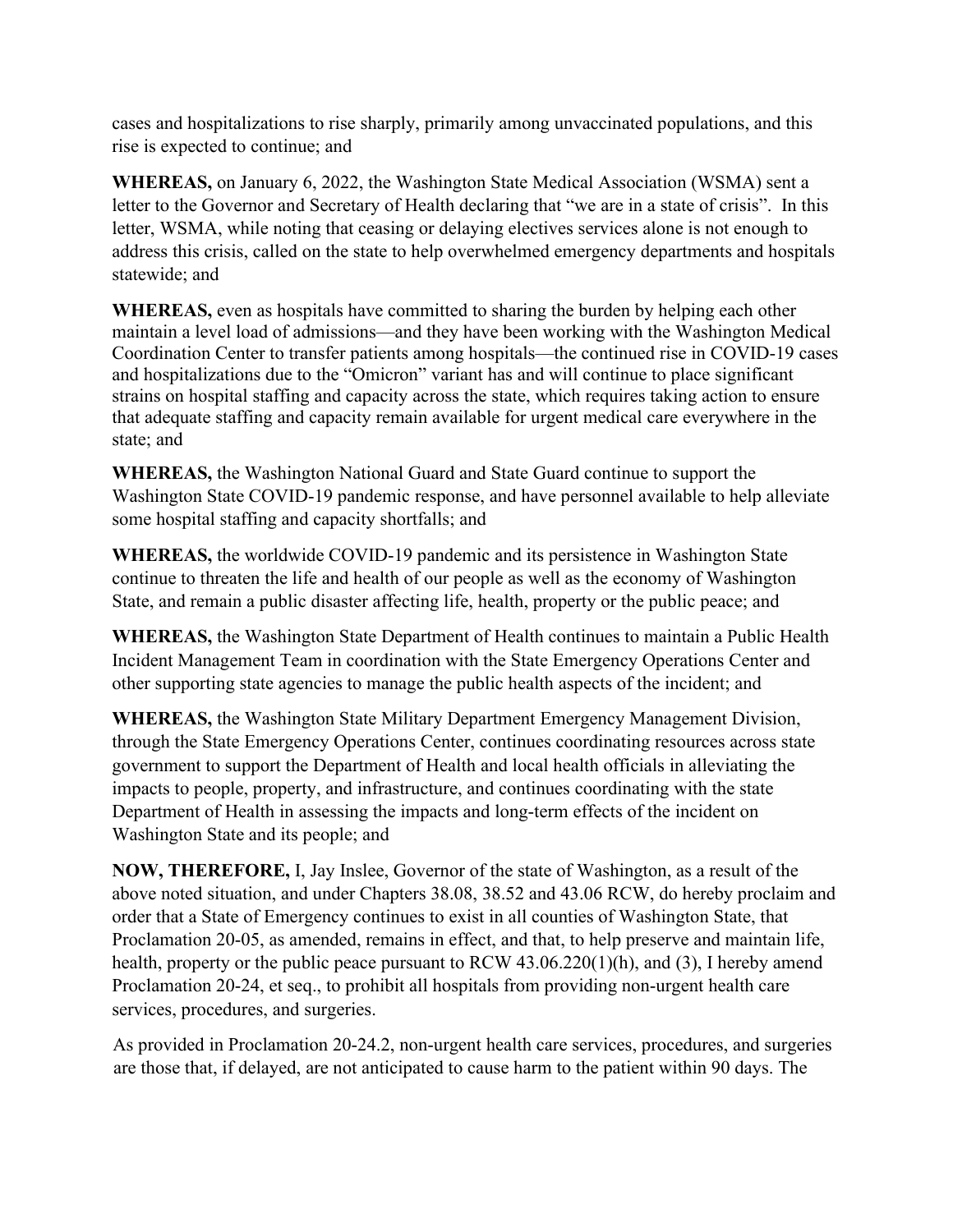decision to perform any surgery or procedure in a hospital should be weighed against the following criteria when considering potential harm to a patient's health and well-being:

- Expected advancement of disease process
- Possibility that delay results in more complex future surgery or treatment
- Increased loss of function
- Continuing or worsening of significant or severe pain
- Deterioration of the patient's condition or overall health
- Delay would be expected to result in a less-positive ultimate medical or surgical outcome
- Leaving a condition untreated could render the patient more vulnerable to COVID-19 contraction, or resultant disease morbidity and/or mortality
- Non-surgical alternatives are not available or appropriate per current standards of care
- Patient's co-morbidities or risk factors for morbidity or mortality, if inflicted with COVID-19 after procedure is performed

Diagnostic imaging, diagnostic procedures or testing should continue in all settings based on clinical judgment that uses the same definition of harm and criteria as listed above. The full suite of family planning services and procedures are not non-urgent.

**FURTHERMORE,** I hereby amend Proclamation 20-24, et seq., to prohibit all hospitals from utilizing personal protective equipment (PPE) other than according to a conventional capacity strategy.

**ADDITIONALLY,** the provisions of Proclamation 20-24, et seq., that are not amended herein remain in effect.

I again direct that the plans and procedures of the *Washington State Comprehensive Emergency Management Plan* be implemented throughout state government. State agencies and departments are directed to continue utilizing state resources and doing everything reasonably possible to support implementation of the *Washington State Comprehensive Emergency Management Plan* and to assist affected political subdivisions in an effort to respond to and recover from the COVID-19 pandemic.

I continue to order into active state service the organized militia of Washington State to include the National Guard and the State Guard, or such part thereof as may be necessary in the opinion of The Adjutant General to address the circumstances described above, to perform such duties as directed by competent authority of the Washington State Military Department in addressing the outbreak. Additionally, I continue to direct the Department of Health, the Washington State Military Department Emergency Management Division, and other agencies to identify and provide appropriate personnel for conducting necessary and ongoing incident related assessments.

Violators of this order may be subject to criminal penalties pursuant to RCW 43.06.220(5).

This order is effective at 12:01 am on January 17, 2022, and shall remain in effect until 11:59 pm on February 17, 2022, unless rescinded sooner.